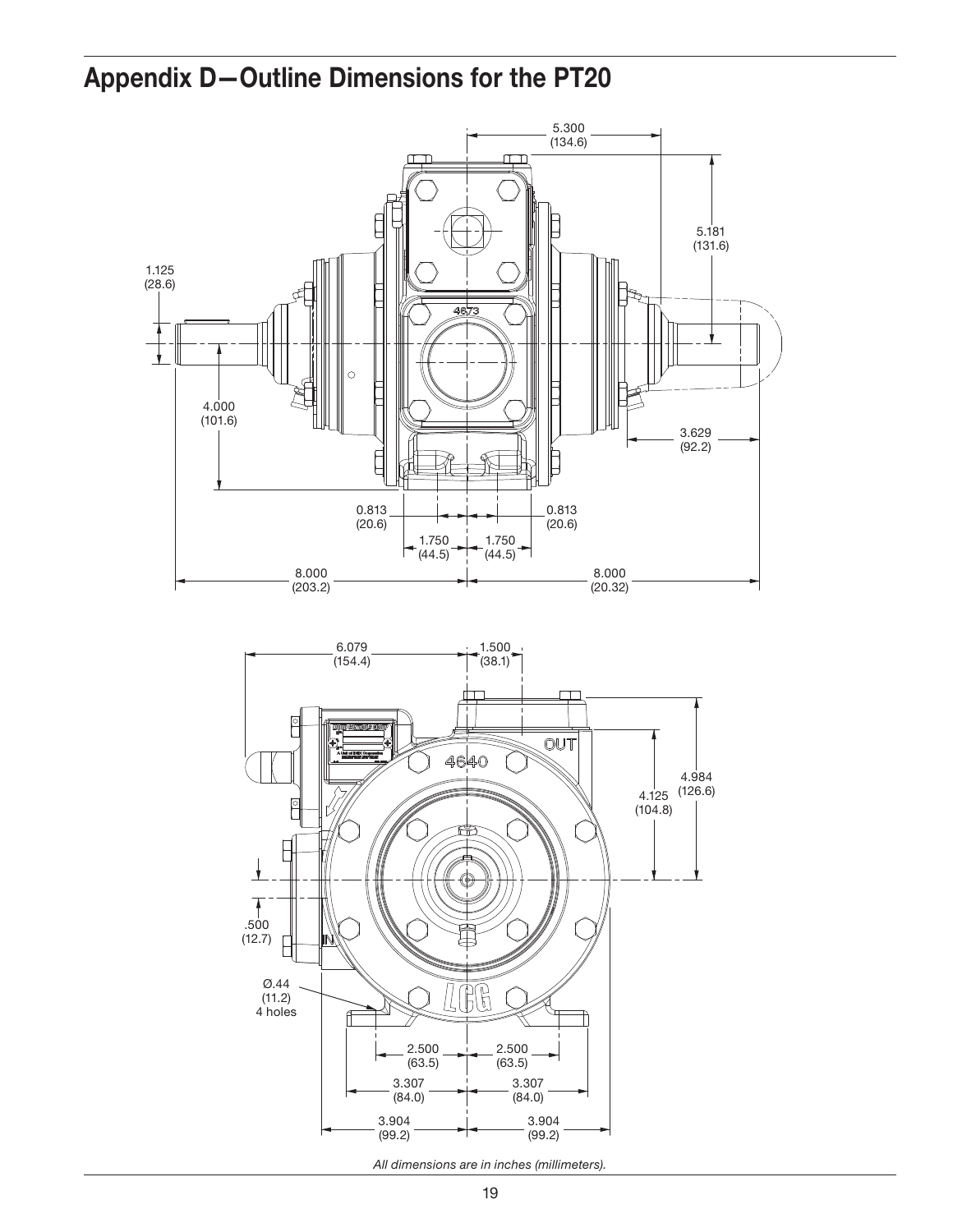## Appendix D—Outline Dimensions for the PT25

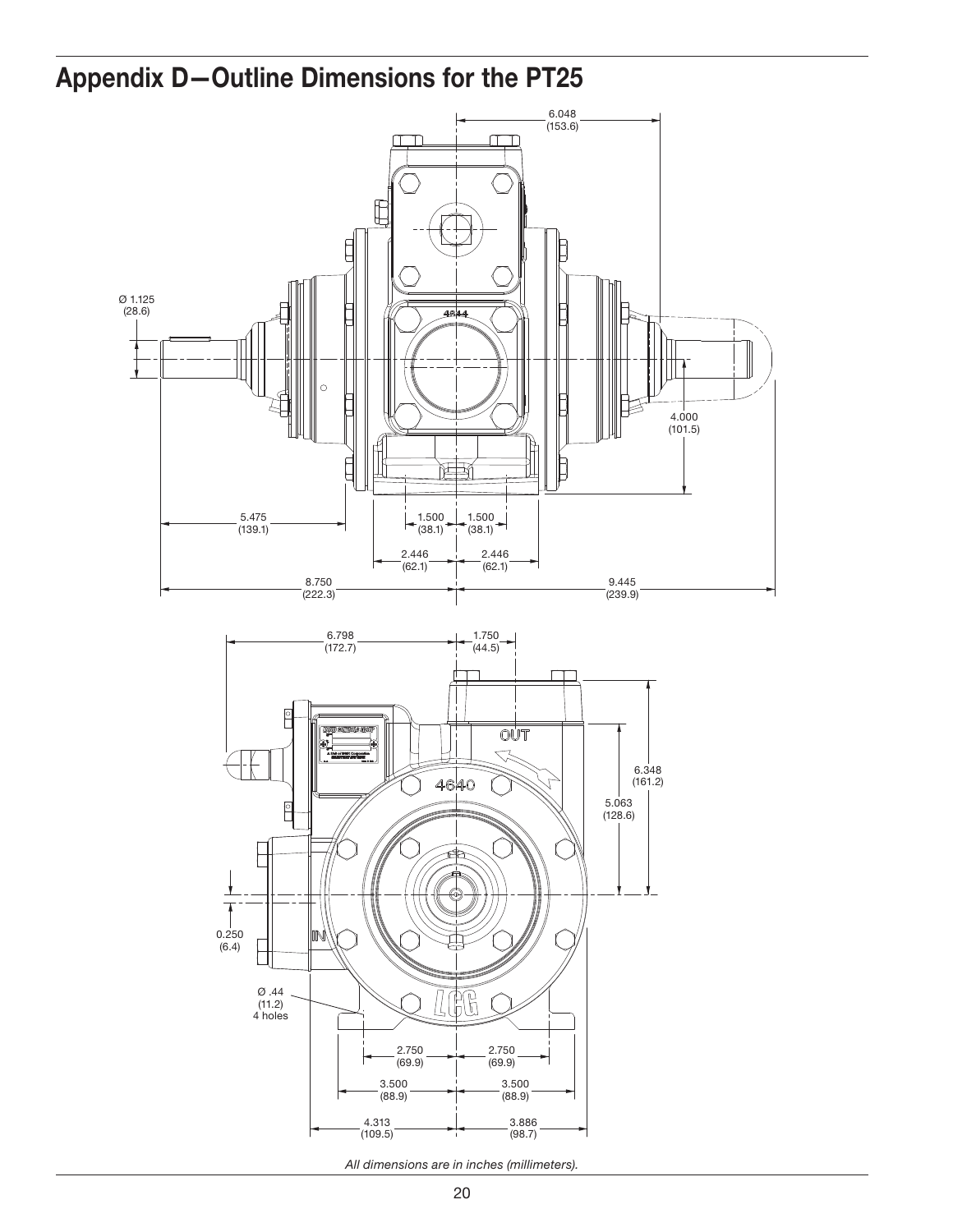## Appendix D—Outline Dimensions for the PT30

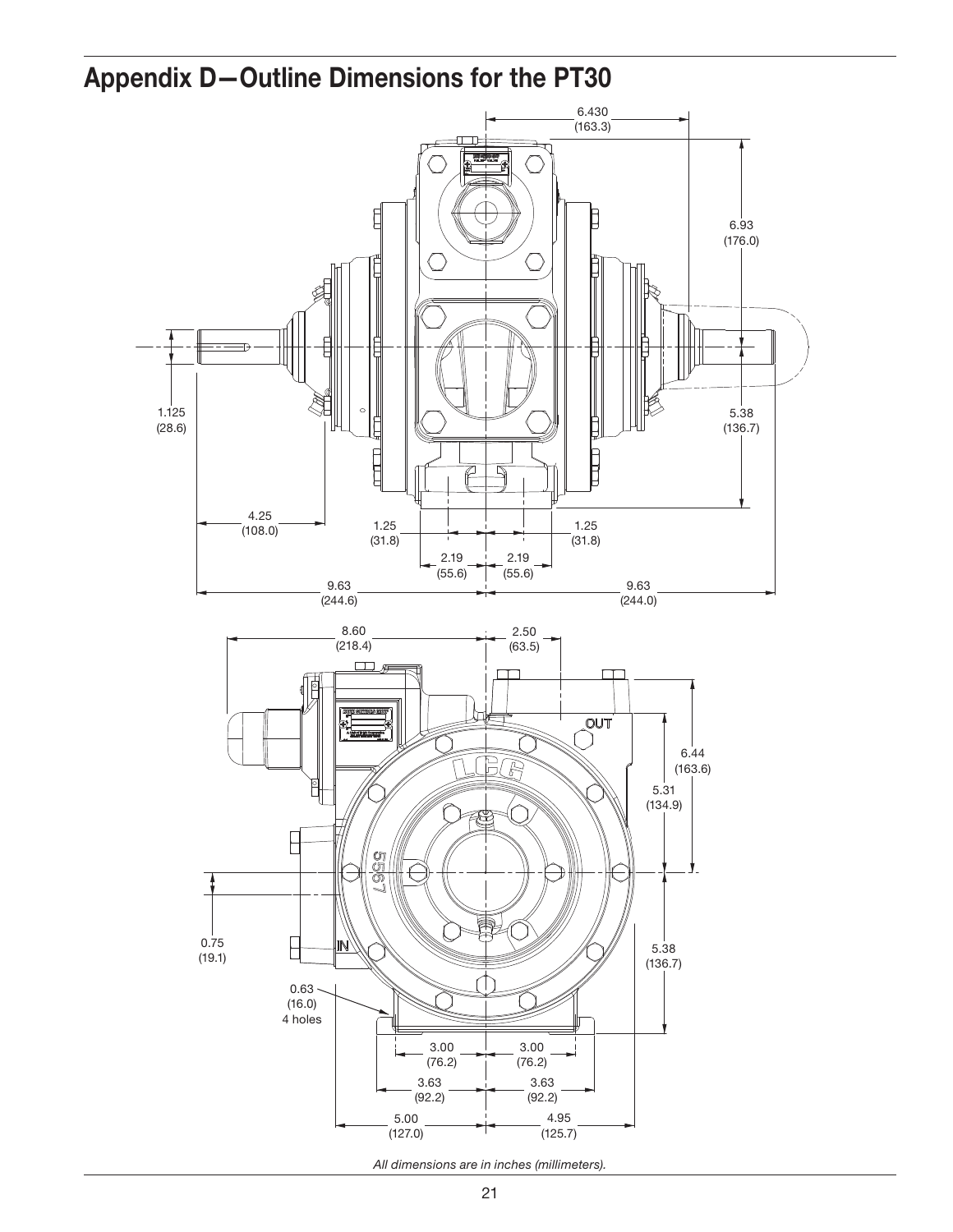## Appendix D—Outline Dimensions for Air Operated Valve and Strainer



5470-1XA Air Operated Valve (AOV) Assembly for PT/PTH20 Pumps

#### 4684-X Strainer Assembly for the PT/PTH20 Pumps



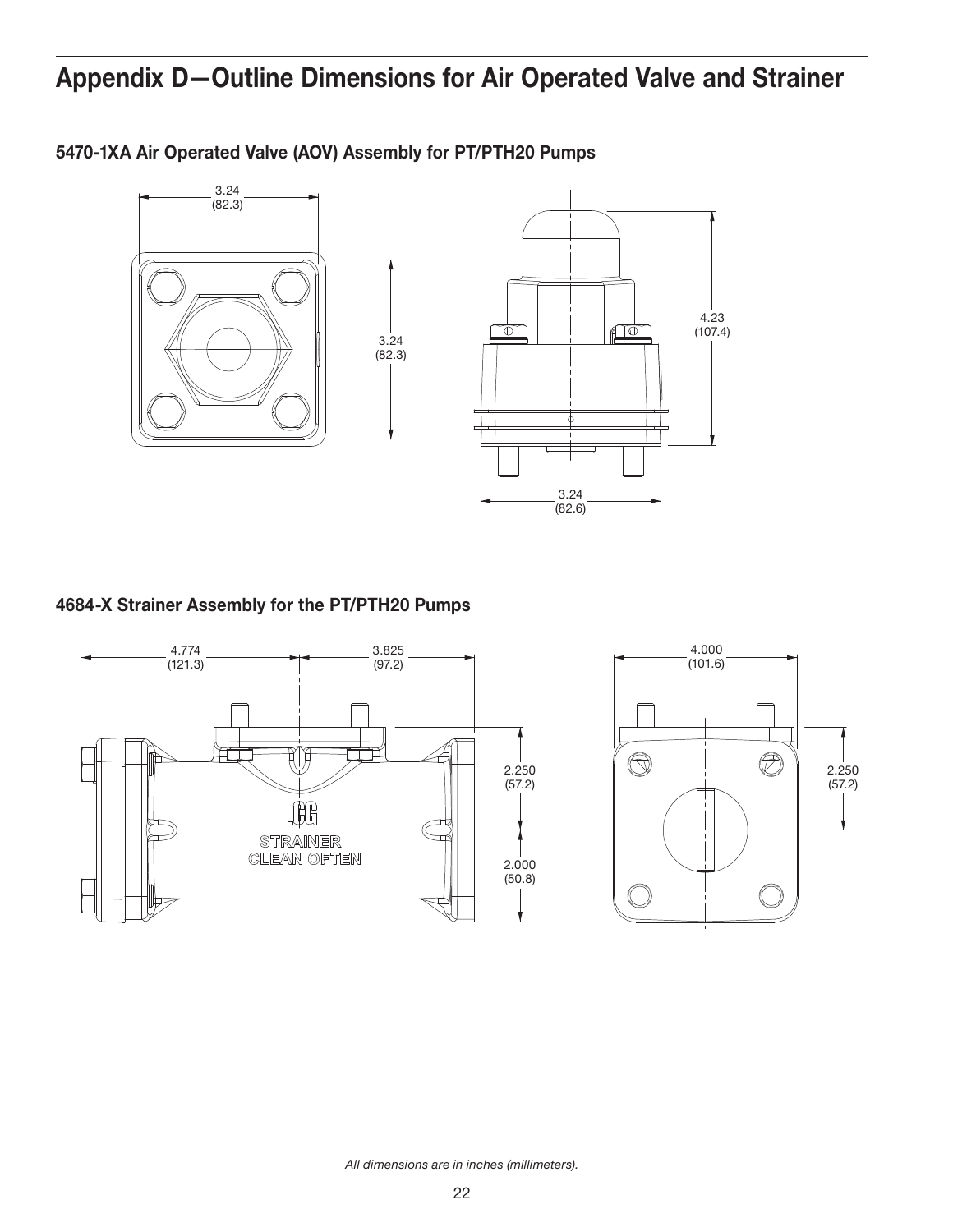## Appendix D—Outline Dimensions for Air Operated Valve and Strainer



5462-1XA Air Operated Valve (AOV) Assembly for PT/PTH25 Pumps

4.48 (113.8) <u>nol</u> <u>figher</u> ¢ 3.75 (95.3)

### 4689-X Strainer Assembly for the PT/PTH25 Pumps



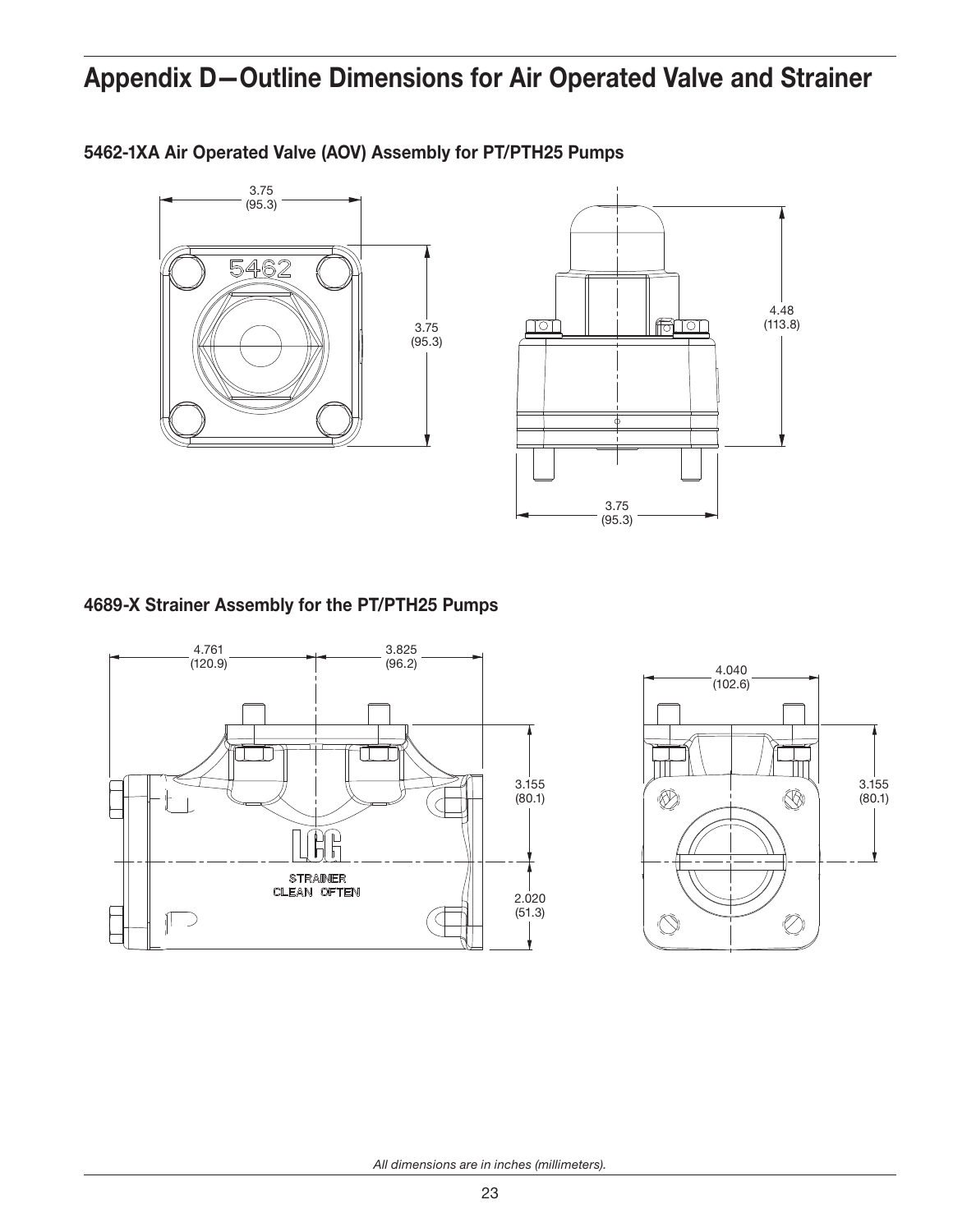## Appendix D—Outline Dimensions for Air Operated Valve and Strainer



5566-XA Air Operated Valve (AOV) Assembly for PT/PTH30 Pumps

4680-X Strainer Assembly for the PT/PTH30 Pumps